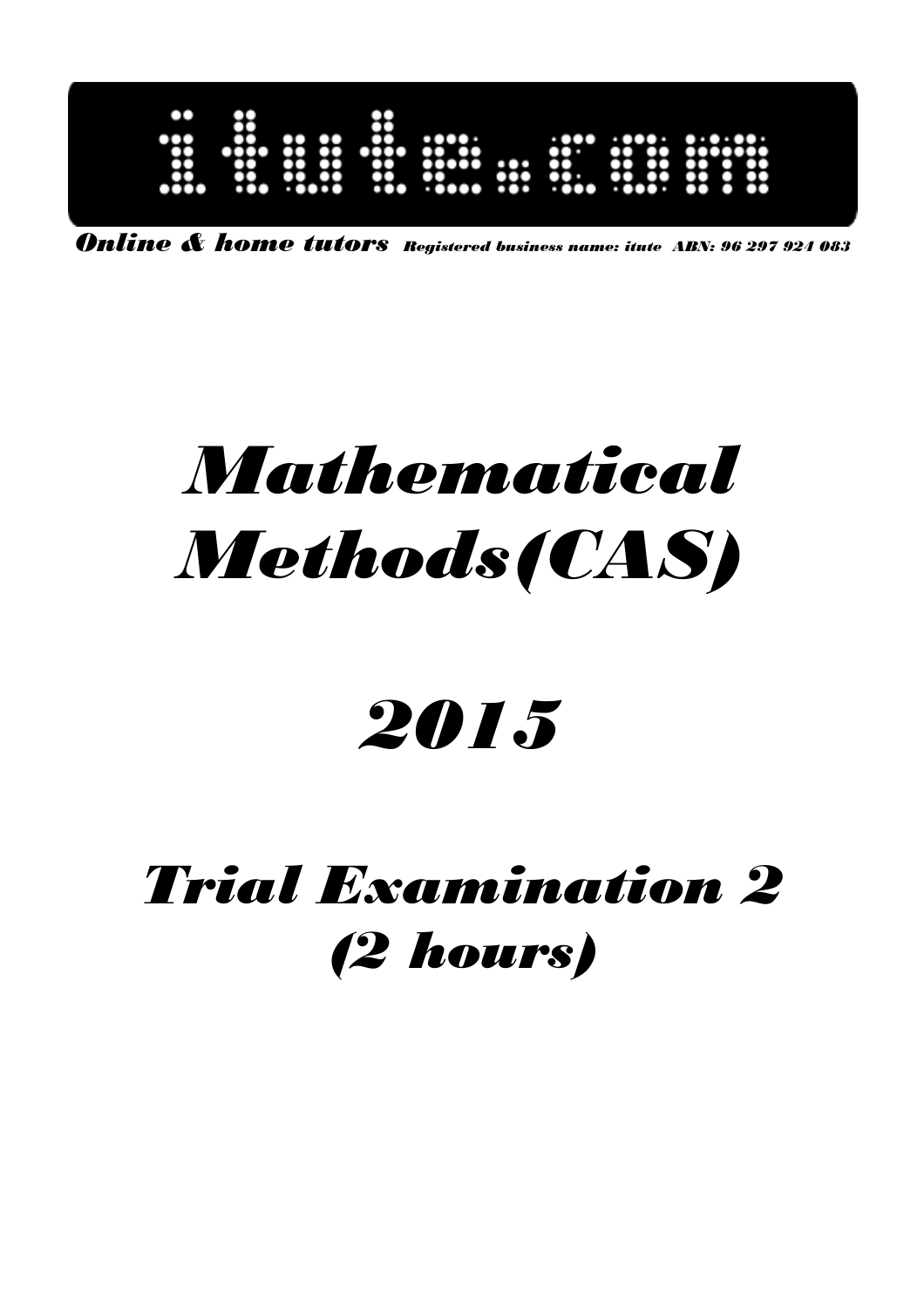#### **SECTION 1 Multiple-choice questions**

#### **Instructions for Section 1**

Answer **all** questions. Choose the response that is **correct** for the question. A correct answer scores 1, an incorrect answer scores 0. Marks will **not** be deducted for incorrect answers. **No** marks will be given if more than one answer is completed for any question.

**Question 1** Which one of the following points *cannot* be an intersection of  $y = f(x)$  and  $x = f(y)$ ?

- A.  $(a, a)$ ,  $a \in R$
- B.  $\left(\sqrt{a}, \sqrt{a}\right), a \ge 0$
- C.  $(a^{-1}, a^{-1}), a \in R \setminus \{0\}$
- D. (− *a*,*a*), *a* > 0
- E.  $(a^2, a^2)$ ,  $a \in R^-$

Question 2 The equation  $2^{\frac{x+b}{2}} = 2^x + 2^{-1}$  has two distinct solutions in *x* if

- A.  $b = 0.5$
- B.  $0.99 < b < 2$
- C.  $1 \le b < 10$
- D.  $1 \le b < 1.1$
- E.  $1 < b < 1.01$

**Question 3** Given  $a > 0$ ,  $f(x) = \sqrt{x}$  and  $g(x)$  $x + a$  $g(x) = \frac{x + 2a}{a}$ +  $=\frac{x+2a}{x+2a}$ ,  $f(g(x))$  is defined for  $x \in$ 

- A.  $(-2a,-a]$
- B.  $[-2a, -a]$
- C.  $R \ (−2a,−a]$
- D.  $R \setminus [-2a, -a]$
- E.  $(-\infty, -2a] \cup [-a, \infty)$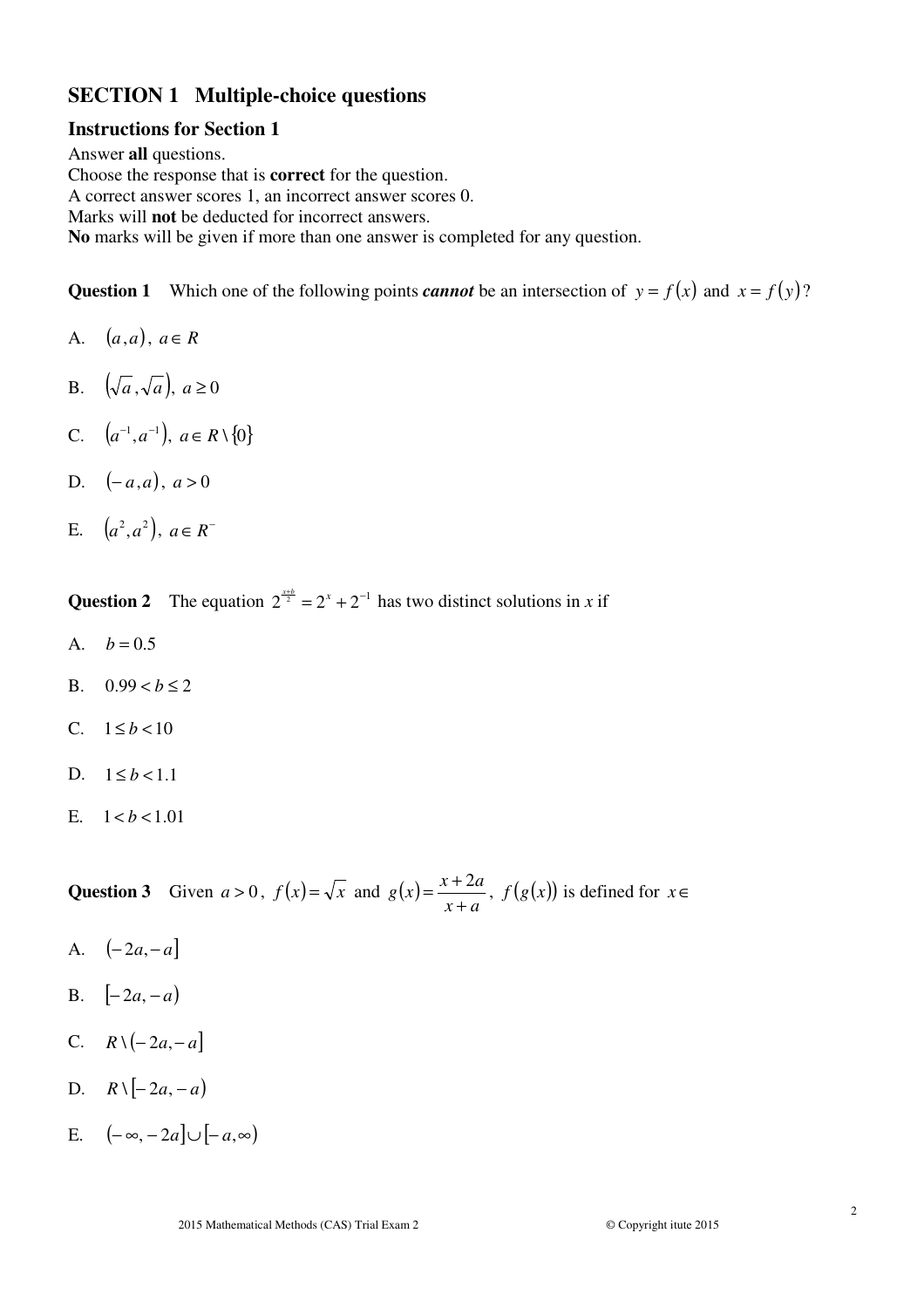**Question 4** A tangent to the curve  $y = f(x)$  at  $x = 1$  has a gradient of *m*. The curve is transformed by a dilation of factor of 2 from the *x*-axis followed by a dilation of factor of  $0.5$  from the *y*-axis. The tangent to the transformed curve at  $x = 0.5$  has a gradient of

- A.  $0.25m$
- B. 0.5*m*
- C. *m*
- D. 2*m*
- E. 4*m*

**Question 5** A line is perpendicular to the graph of  $y = log_e | 2x |$  at  $x = a$  where  $a < 0$ . The gradient of the line is

- A. − 2*a*
- B. 2*a*
- C.  $-a$
- D. *a*
- E.  $-0.5a$



**Question 6** The average value of the function shown in the graph below is closest to

- A. 0.8
- B. 1.3
- $C. 1.8$
- D. 2.3
- E. 2.8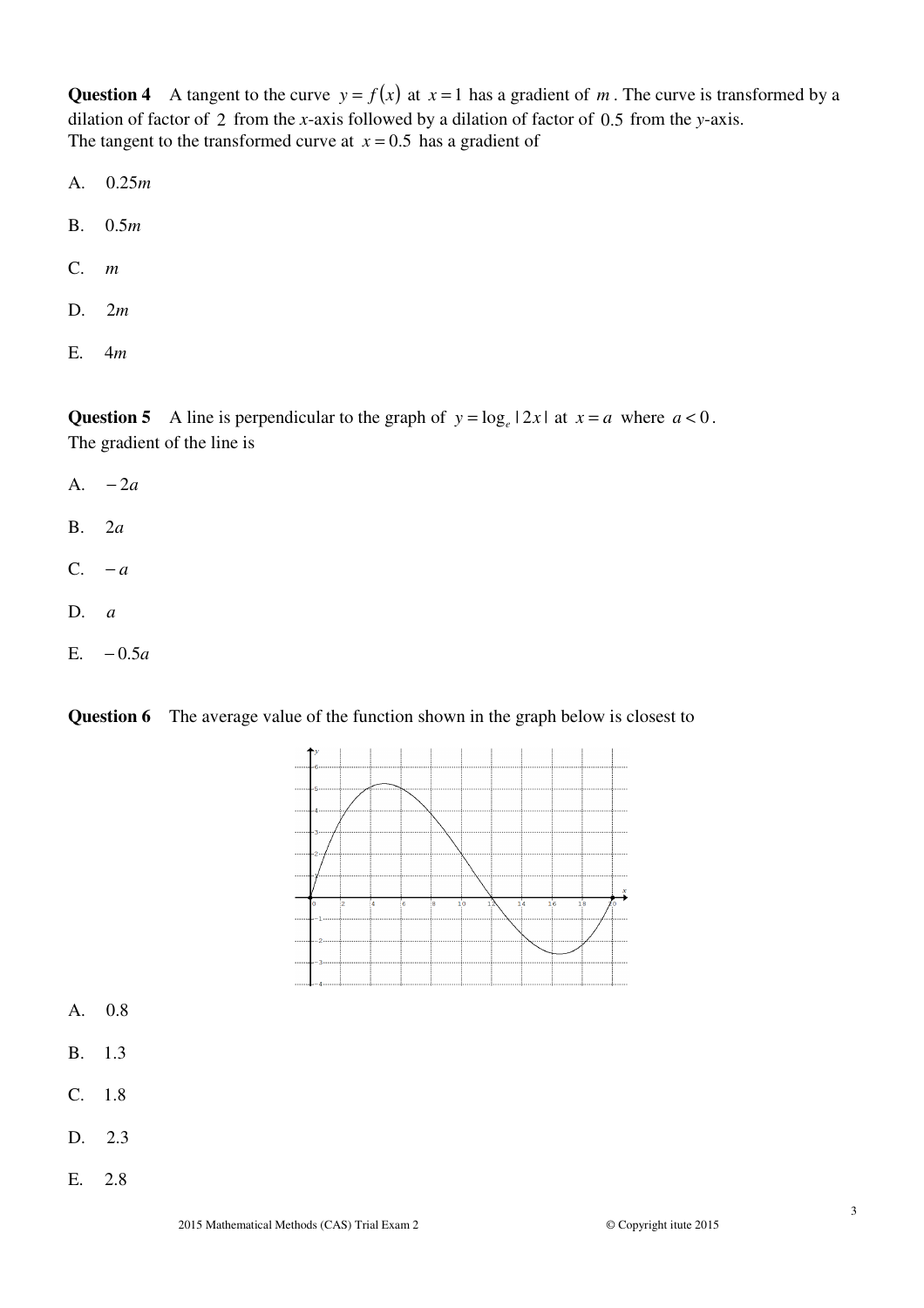**Question 7** The number of points of inflection in the graph of a fourth degree polynomial can *only* be

A.  $0, 1 \text{ or } 2$ 

- B. 0 or 2
- C. 0 or 1
- D. 1or 2
- E. 2

**Question 8** The amplitude and period of  $f(x) = \left(\frac{\sin(nx)}{2}\right)^2$ 2  $\frac{\sin(nx)}{2}$ J  $\left(\frac{\sin(nx)}{2}\right)$ l  $f(x) = \left(\frac{\sin(nx)}{2}\right)^2$  are respectively

- A. 8  $\frac{1}{2}$ , *n* π
- B. 4  $\frac{1}{4}$ , 2*n* π
- C. 2  $\frac{1}{2}$ , *n* π
- D. 2  $\frac{1}{2}$ , 2*n* π

E. 
$$
\frac{1}{2}, 2n\pi
$$

**Question 9** In the graph of  $y = \tan |nx - \frac{\pi}{2}|$ J  $\left(nx-\frac{\pi}{2}\right)$ l  $=$  tan $\int nx$  – 2  $y = \tan \left( nx - \frac{\pi}{2} \right)$  where *n* is a positive integer, the number of asymptotes in the interval  $(0,2\pi)$  is

A. *n*

- B. *n* +1
- $C.$   $n+2$
- D. 2*n* −1
- E.  $2n+1$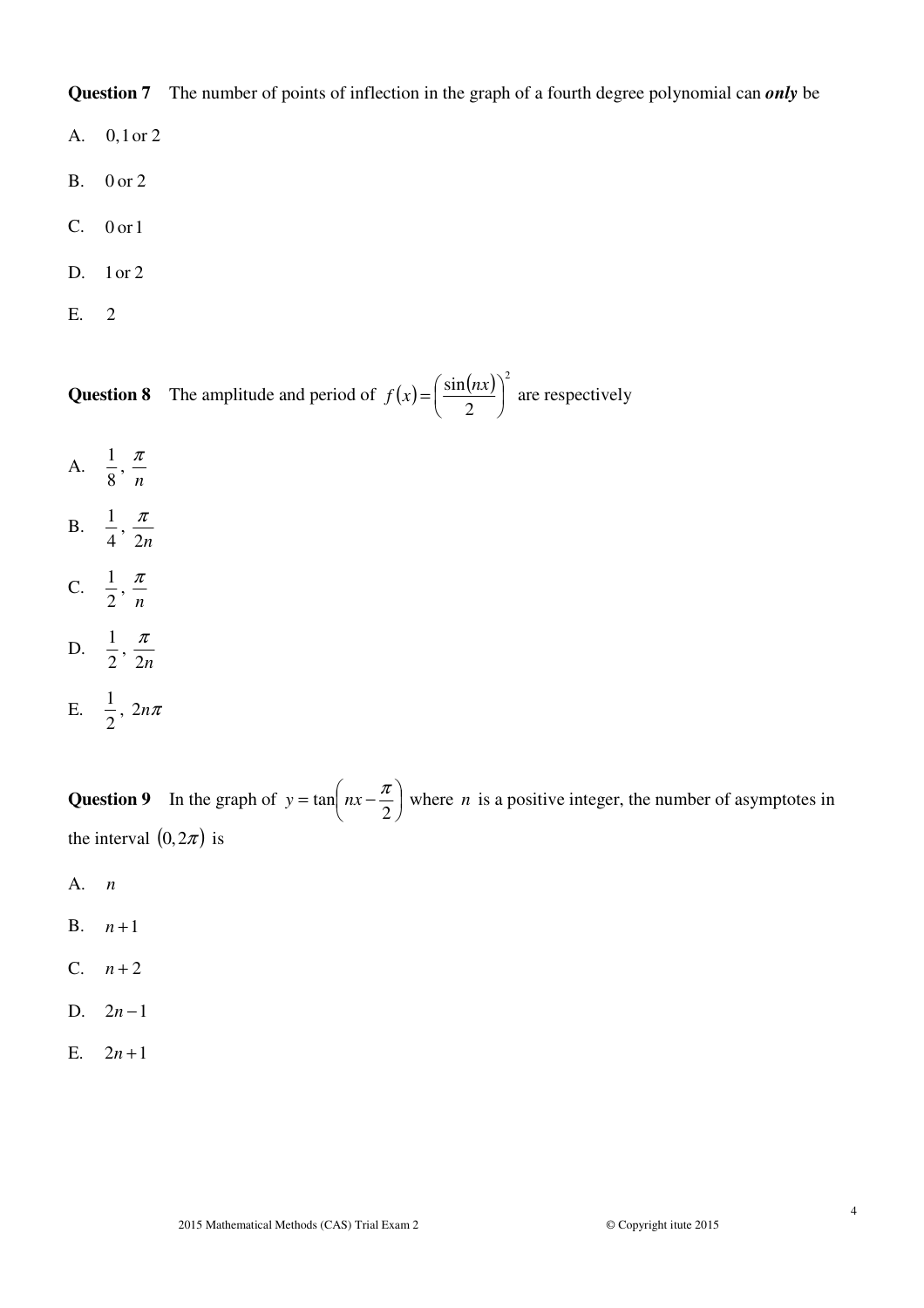**Question 10** Which one of the following functions does **not** satisfy  $f(-x) + f(x) = 0$ ?

- A.  $f(x)=x^3-x^4$
- B.  $f(x) = -2\sin(2x)$
- C.  $f(x) = (x+1)(x-1)^{-1}$
- D.  $f(x) = \sec(x + 0.5\pi)$
- E.  $f(x)$  $\overline{\mathfrak{l}}$ ∤  $\int$  $\prec$  $-a, x \ge$ =  $, \quad x < 0$  $, \quad x \geq 0$ *a x a x*  $f(x) = \begin{cases} x, & x = 0 \\ 0, & x \end{cases}$  where *a* is a positive real constant

**Question 11** Given 
$$
\int_{1}^{0} f(x-0.5)dx = 2
$$
, the value of  $\int_{-0.5}^{0} f(1-2x)dx$  is

- A.  $-0.5$
- B.  $-1$
- $C. -1.5$
- D. 1.5
- E. 1

**Question 12**  $f(x) = b + (x+1)(x+\sqrt{a})(x-\sqrt{a})$  is defined for  $a,b > 1$ . The graph of  $y = f(x)$  crosses the *negative x*-axis only once when

- A.  $b = a$  only
- B.  $b = a + 1$  only
- C.  $b = a 1$  only
- D.  $b \ge \sqrt{1+3a} 1$
- E.  $b \ge a$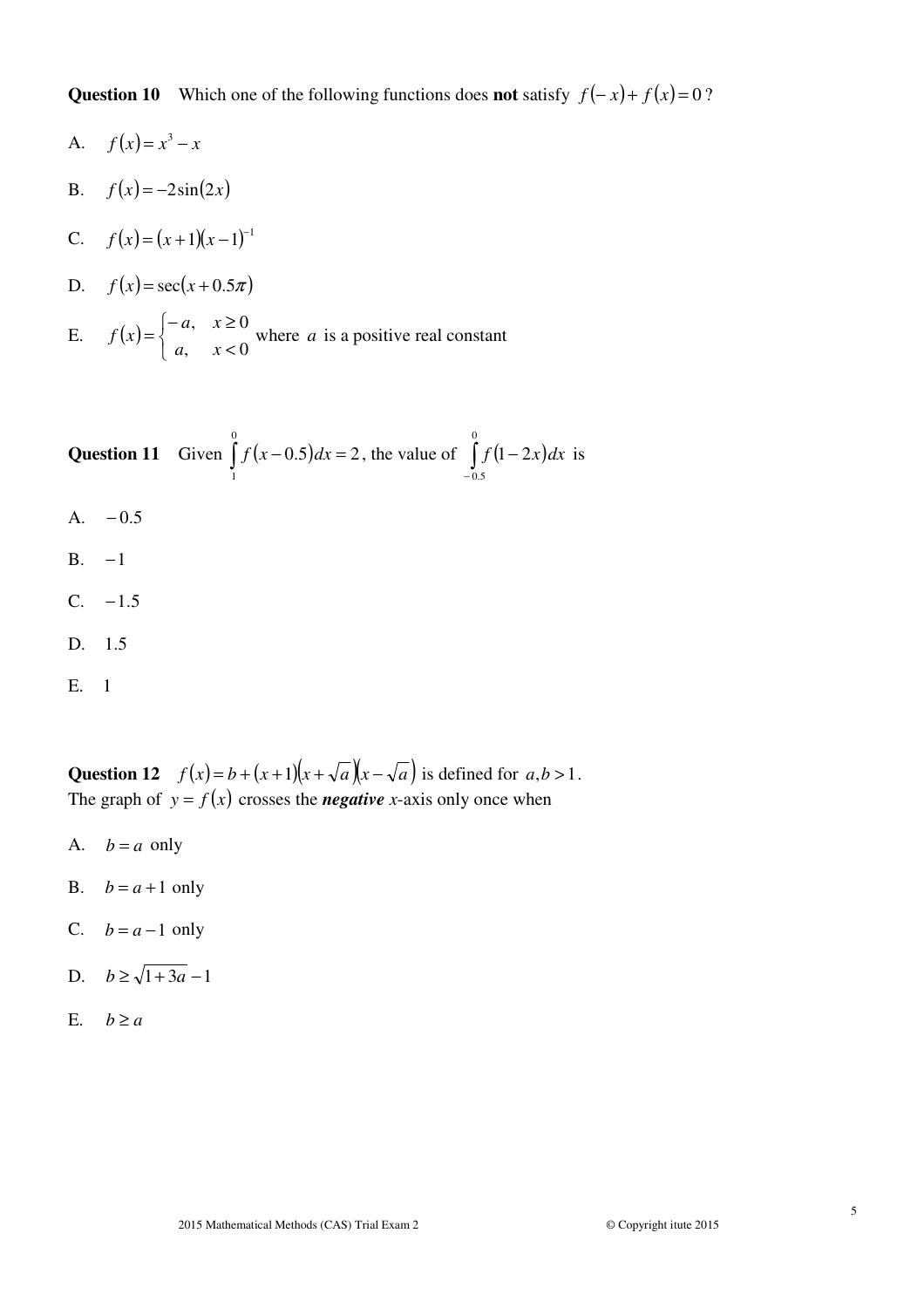Question 13 The complete set of solutions to the equation  $1 - 2^{ax+1} - 2 \times 4^{ax} + 4 \times 8^{ax} = 0$  is

- A.  $\left\{\frac{1}{2a}, \frac{1}{a}\right\}$  $\mathcal{I}$  $\overline{\mathfrak{l}}$ ∤  $\int$ *a a*  $\frac{1}{\cdot}$ 2 1 B.  $R \setminus \left\{ \frac{1}{2a}, \frac{1}{a} \right\}$  $\mathcal{L}$  $\overline{\mathfrak{l}}$ ∤  $\sqrt{ }$ *a a*  $R\setminus\left\{\frac{1}{2},\frac{1}{2}\right\}$ 2  $\sqrt{\frac{1}{2}}$
- C.  $\left\{-\frac{1}{a}, -\frac{1}{2a}\right\}$  $\mathcal{L}$  $\overline{\mathfrak{l}}$ ∤  $\left\{-\frac{1}{\cdot},-\right\}$ *a* 2*a*  $\frac{1}{2}, -\frac{1}{2}$
- D.  $R\setminus\left\{-\frac{1}{a},-\frac{1}{2a}\right\}$ 1  $\overline{\mathfrak{l}}$ ∤  $\left\{-\frac{1}{\cdot},-\right\}$ *a a R* 2  $\sqrt{-1}, -\frac{1}{2}$
- E.  $\left\{\frac{1}{a}, \frac{1}{2a}, \frac{1}{3a}, \frac{1}{4a}, \frac{1}{5a}, \dots \right\}$ 1  $\mathfrak{t}$ ∤  $\left\{\frac{1}{2},\frac{1}{2},\frac{1}{2},\frac{1}{4},\frac{1}{5},\ldots\right\}$ 5  $\frac{1}{5}$ 4  $\frac{1}{\cdot}$ 3  $\frac{1}{2}$ 2  $\frac{1}{\epsilon}$ ,  $\frac{1}{\epsilon}$ *a a a a a*

**Question 14** For  $b > a > 1$ ,  $\log_a\left(\frac{x}{b}\right) > \log_a\left(x+a-ab\right)$ *b*  $a\left(\frac{x}{b}\right) > \log_a\left(x+a\right)$  $\left(\frac{x}{1}\right)$ l  $\log_a\left(\frac{x}{x}\right) > \log_a\left(x+a-ab\right)$  in the interval

- A. (*a*, *b*]
- B. (*b*, *a*)
- C.  $(0, ab]$
- D.  $((b-a), ab]$
- E.  $((ab-a), ab)$

Question 15 For  $a, b \in R^+$  and *e* the base of natural logarithms, the graphs of  $y = a \log_e(bx)$  and  $y = \frac{1}{b}e^{\frac{x^2}{b}}$ *b*  $y = \frac{1}{1}$ have exactly one common point when

- A.  $a + b = 3.7$
- B.  $a + b = 3.4$
- C.  $a = be$
- D.  $b = ea$
- E.  $e = ab$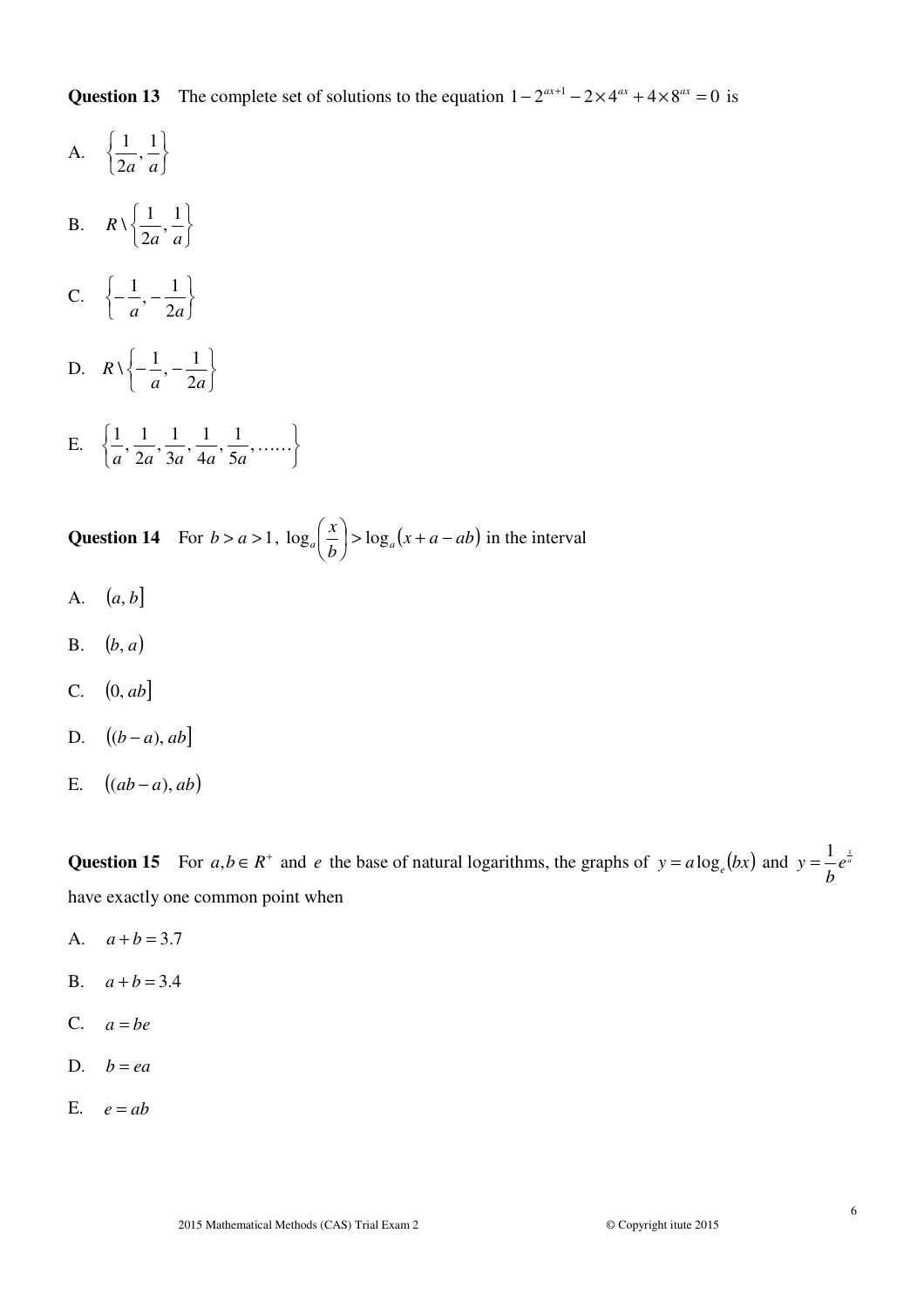**Question 16** A general solution to the equation  $2\sin \frac{3\pi}{2} - kx + \sqrt{3} = 0$ 2  $2\sin\left(\frac{3\pi}{2} - kx\right) + \sqrt{3} =$ J  $\left(\frac{3\pi}{2} - kx\right)$ l  $\left(\frac{3\pi}{2} - kx\right) + \sqrt{3} = 0$  for  $k \in R$  is

- A.  $x = \frac{1}{2} 2n \pi$ J  $\left(\frac{1}{2}-2n\right)$ l  $x = \left(\frac{1}{\epsilon} - 2n\right)$ 6  $\frac{1}{2}$  - 2*n*  $\pi$  where *n* is an integer
- B.  $x = | 2n \pm \frac{1}{6} | \pi$ J  $\left(2n\pm\frac{1}{2}\right)$ J  $=\left( 2n\pm\right)$ 6  $x = \left(2n \pm \frac{1}{2}\right)\pi$  where *n* is an integer
- C.  $x = \frac{1}{2} \frac{1}{\pi} \pi$ J  $\left(\frac{1-12n}{\cdots}\right)$ l  $=\left(\frac{1-}{2}\right)$ *k*  $x = \left(\frac{1-12n}{\epsilon}\right)$ 6  $\frac{1-12n}{\epsilon}$   $\bigg| \pi$  where *n* is an integer
- D.  $x = \frac{12h+1}{c} \pi$ J  $\left(\frac{12n\pm1}{\epsilon} \right)$ l  $=\left(\frac{12n\pm\sqrt{3}}{2}\right)$ *k*  $x = \left(\frac{12n}{2}\right)$ 6  $\frac{12n\pm1}{\epsilon}$   $\pi$  where *n* is an integer
- E.  $x = \frac{12\pi}{\epsilon} \pi$ J  $\left(\frac{1\pm 12n}{\epsilon}\right)$ l  $=\left(\frac{1\pm}{2}\right)$ *k*  $x = \frac{1 \pm 12n}{\sqrt{2}}$ 6  $\frac{1 \pm 12n}{\epsilon}$   $\pi$  where *n* is an integer

**Question 17** *T* transforms point *P* of coordinates  $(a, -1)$  to point *P*<sup>′</sup> of coordinates  $(1 - a, a)$ . A possible transformation *T* is

A.  $T: \mathbb{R}^2 \to \mathbb{R}^2$ ,  $T \begin{bmatrix} x \\ y \end{bmatrix} = \begin{bmatrix} 1 & 0 \\ 0 & z \end{bmatrix} \begin{bmatrix} x \\ y \end{bmatrix} + \begin{bmatrix} 1 \\ 0 \end{bmatrix}$ 」 1  $\mathbf{r}$ L Г  $|+$  $\rfloor$ 1  $\mathbf{r}$ L Г  $\overline{\phantom{a}}$  $\rfloor$ 1  $\mathsf{L}$ L −  $\vert$  = 」 1  $\mathbf{r}$ L Г 0 1 0 1 0 *y x y* | 0 *a x T* B.  $T: \mathbb{R}^2 \to \mathbb{R}^2$ ,  $T \begin{bmatrix} x \\ y \end{bmatrix} = \begin{bmatrix} -1 & 0 \\ 0 & a \end{bmatrix} \begin{bmatrix} x \\ y \end{bmatrix} + \begin{bmatrix} 1 \\ 0 \end{bmatrix}$ J  $\backslash$  $\overline{\phantom{a}}$ l ſ  $\overline{\phantom{a}}$  $\rfloor$ 1  $\mathbf{r}$ L Г  $|+$ J 1  $\mathbf{r}$ L Γ  $\overline{\phantom{a}}$  $\rfloor$ 1  $\mathbf{r}$ L −  $\vert$ J 1  $\mathbf{r}$ L Γ 0 1 0 1 0 *y x y* | 0 *a x T* C.  $T: \mathbb{R}^2 \to \mathbb{R}^2$ ,  $T\begin{bmatrix} x \\ y \end{bmatrix} = \begin{bmatrix} -1 & 0 \\ 0 & a \end{bmatrix} \begin{bmatrix} x \\ y \end{bmatrix} + \begin{bmatrix} -1 \\ 1 \end{bmatrix}$ J  $\backslash$  $\overline{\phantom{a}}$ L ſ  $\overline{\phantom{a}}$ J 1  $\mathbf{r}$ L −  $|+$  $\rfloor$ 1  $\mathbf{r}$ L Г  $\overline{\phantom{a}}$ J 1  $\mathbf{r}$ L −  $\vert =$  $\rfloor$ 1  $\mathbf{r}$ L Г 1 1 0 1 0 *y x y* | 0 *a x T* D.  $T: \mathbb{R}^2 \to \mathbb{R}^2$ ,  $T\begin{bmatrix} x \\ y \end{bmatrix} = \begin{bmatrix} -1 & 0 \\ 0 & a \end{bmatrix} \begin{bmatrix} x \\ y \end{bmatrix} + \begin{bmatrix} -1 \\ 2 \end{bmatrix}$ J  $\backslash$  $\overline{\phantom{a}}$ l ſ  $\overline{\phantom{a}}$  $\rfloor$ 1  $\mathsf{L}$ L −  $|+$ 」 1  $\mathbf{r}$ L Г  $\overline{\phantom{a}}$  $\rfloor$ 1  $\mathsf{L}$ L −  $\vert$  = 」 1  $\mathbf{r}$ L Г 2 1 0 1 0 *y x y* | 0 *a x T* E.  $T: \mathbb{R}^2 \to \mathbb{R}^2$ ,  $T \begin{bmatrix} x \\ y \end{bmatrix} = \begin{bmatrix} 1 & 0 \\ 0 & y \end{bmatrix} \begin{bmatrix} x \\ y \end{bmatrix} + \begin{bmatrix} 1 \\ 1 \end{bmatrix}$  $\rfloor$ ٦  $\mathbf{r}$ L Γ  $|$ + $|$  – 」 ⅂  $\mathbf{r}$ L Γ  $\overline{\phantom{a}}$ 」 1  $\mathbf{r}$ L −  $\vert$ 」 1  $\mathbf{r}$ L Γ 1 1 0 1 0 *y x y* | 0 *a x T*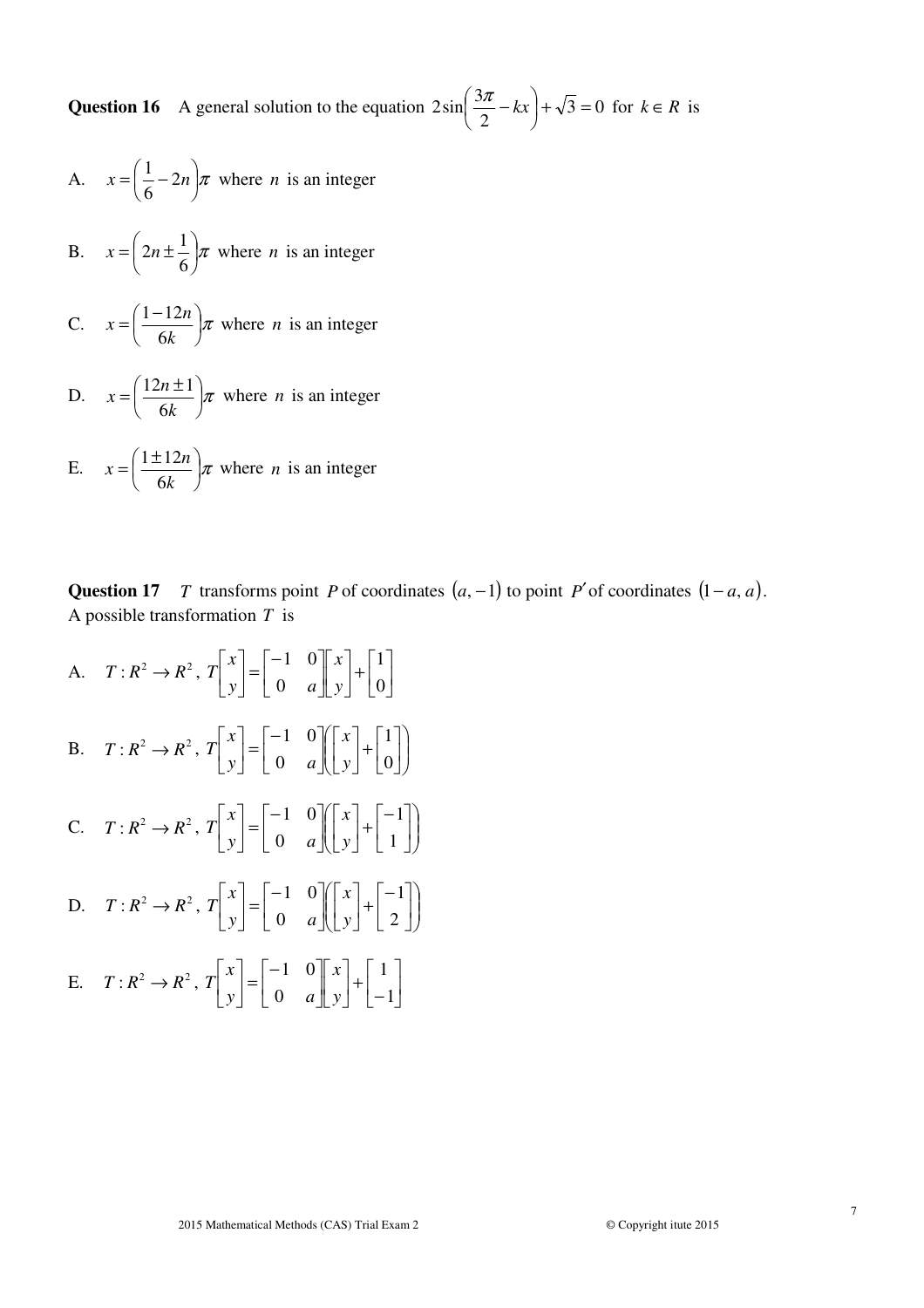**Question 18**  $Pr(X = x) = a \sin \left| \frac{x}{2} \right|$ J  $\left(\frac{x}{2}\right)$ l  $= x$ ) =  $a \sin$ 2  $Pr(X = x) = a \sin \left( \frac{x}{2} \right)$  for  $x = 0, \frac{\pi}{2}, \pi, \frac{3\pi}{2}, 2\pi$ 2  $,\pi,\frac{3}{2}$ 2  $x = 0, \frac{\pi}{2}, \pi, \frac{3\pi}{2}, 2\pi$  is the probability distribution of random variable X. The value of Pr $|X| = \frac{\pi}{2}$ J  $X = \frac{\pi}{2}$ l  $\left( X =\right)$ 2  $Pr[X = \frac{\pi}{2}]$  is

- A. 2  $1 - \frac{1}{\sqrt{2}}$
- B. 2  $2 - 1$
- C.  $2 + 1$  $2 - 1$ + −
- D. 2 1
- E.  $2\sqrt{2}$ 1

**Question 19** Random variable *X* has a binomial probability distribution. The probability of  $X = 0$  and the probability of  $X = 1$  are shown in the following table. The other probabilities are not shown.

| $Pr(X = x)$ | 0.00001 | 5(0.9)(0.0001) |
|-------------|---------|----------------|

The mean and standard deviation of *X* are respectively closest to

- A. 0.5 and 0.6
- B. 0.5 and 0.7
- C. 0.6 and 0.8
- D. 2.5 and 0.5
- E. 4.5 and 0.7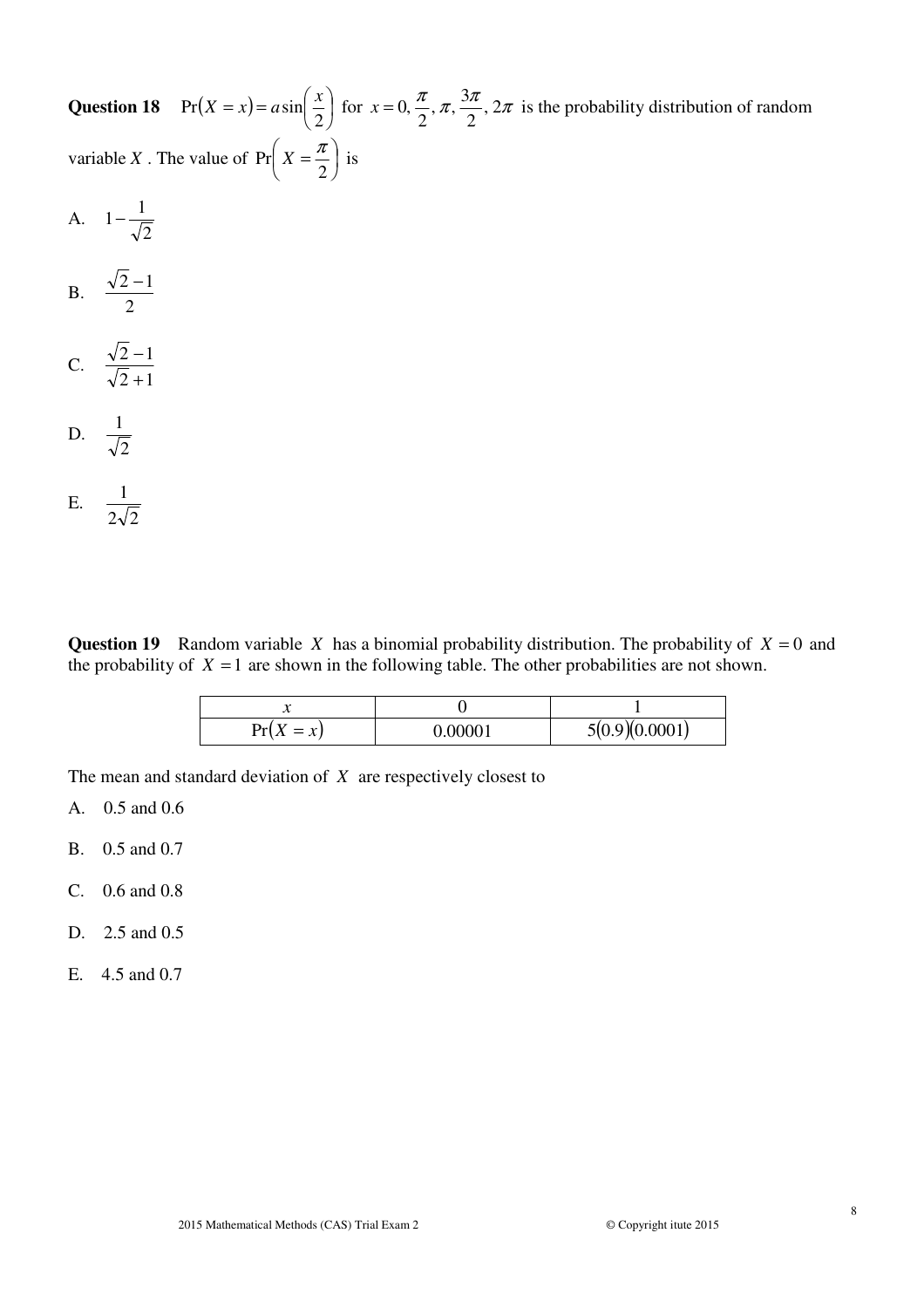**Question 20** Random variable *X* has a normal probability distribution. The mean of *X* is  $\mu$  and its standard deviation is  $\sigma$ .

Given 
$$
\mu - 2\sigma = 1
$$
 and  $\mu + \sigma = 4$ , the value of  $Pr\left(\mu - \frac{\sigma}{2} < X < \mu + \frac{3\sigma}{2}\right)$  is closest to

- A. 0.52
- B. 0.58
- $C. 0.62$
- D. 0.68
- E. 0.72

**Question 21** The probability density function of continuous random variable *X* is given by

$$
f(x) = \begin{cases} p, & 2.5 \le x \le 3.5 \\ 3p, & 3.8 \le x \le 4.3 \\ 0, & \text{elsewhere} \end{cases}
$$
, where *p* is a real constant.

The median of *X* is closest to

- A. 3.91
- B. 3.90
- C. 3.89
- D. 3.88
- E. 3.85

#### Question 22 Given Pr(*A*) = 0.5, Pr(*B*) = 0.7 and Pr(*A*∩ *B*) = *x*, then

- A.  $x < 0.5$
- B.  $x < 0.7$
- C.  $0 \leq x \leq 1$
- D.  $0 \le x \le 0.2$
- E.  $0.2 \le x \le 0.5$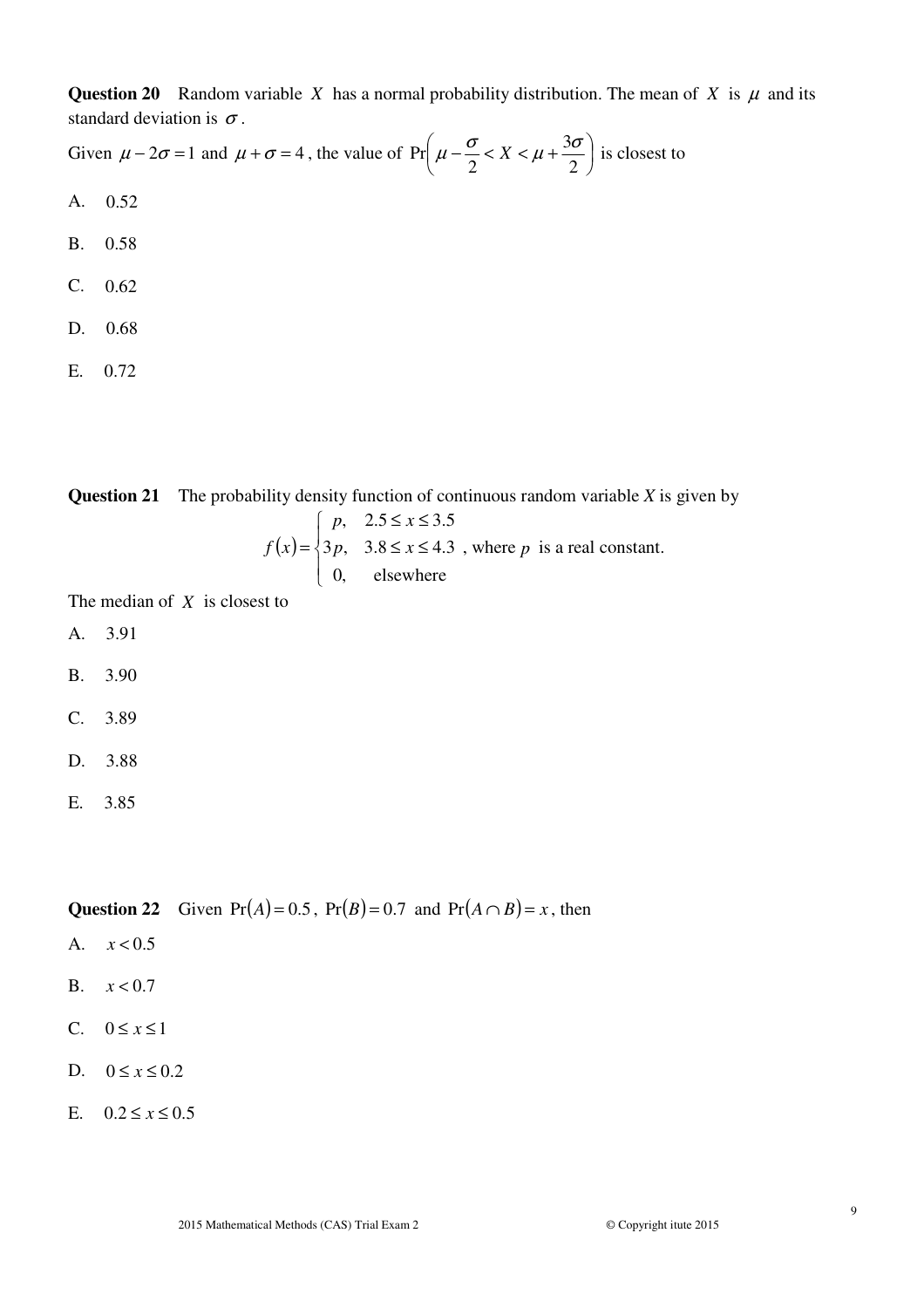#### **Instructions for Section 2**

Answer **all** questions.

A decimal approximation will not be accepted if an **exact** answer is required to a question. In questions where more than one mark is available, appropriate working **must** be shown. Unless otherwise indicated, the diagrams in this exam are **not** drawn to scale.

#### **Question 1**

Consider parabolas  $y = f(x)$  and  $y = g(x)$ , where  $f(x) = (x - a)(x - \frac{b}{a})$ J  $\left(x-\frac{5}{2}\right)$ l  $=(x - a)\nvert x -$ 2  $f(x) = (x - a)(x - \frac{5}{2}), g(x)$ 4  $g(x) = x^2 - 5x + \frac{25}{4}$ , and

 $-2 < a < -1$ .

a i. *y* = *f*(*x*)− *g*(*x*) can be expressed in the form *y* = *Bx* + *C* where *B* and *C* are real constants. Find *B* and *C* in terms of *a*. 2 marks

a ii. Sketch the graph of  $y = f(x) - g(x)$ . Label the axis-intercept(s) in terms of *a*. 2 marks

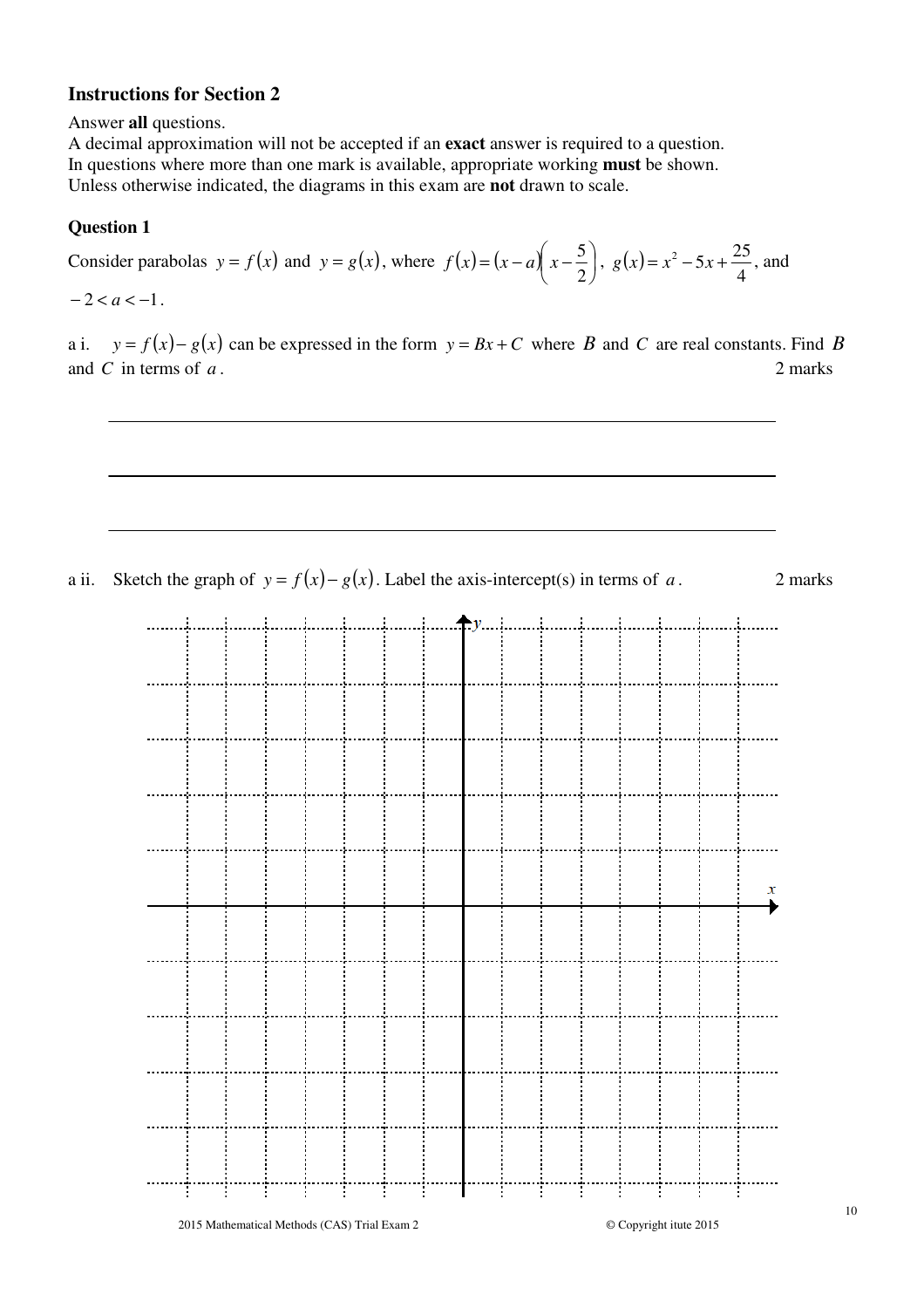b. The graph of  $y = f(x) + g(x)$  has a turning point. Find the *x*-coordinate of the turning point. 2 marks



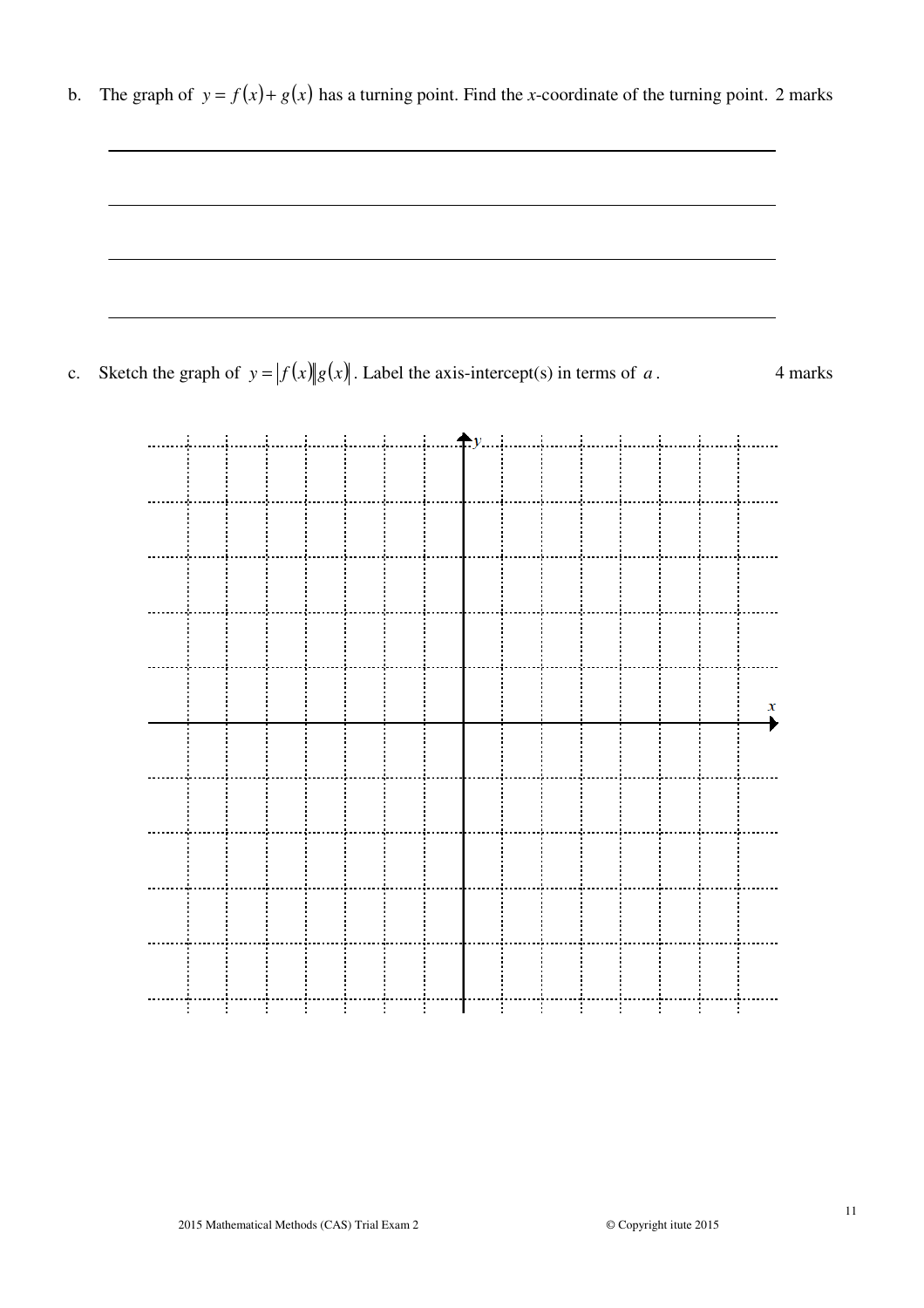d i. 
$$
y = \frac{f(x)}{g(x)}
$$
 can be expressed in the form  $y = 1 + \frac{A}{x - \frac{5}{2}}$  where *A* is a real constant.  
Find *A* in terms of *a*.

d ii. Sketch the graph of  $y = \frac{f(x)}{f(x)}$  $\overline{g(x)}$  $y = \frac{f(x)}{f(x)}$ . Show and label all asymptotes with their equations. Label the axisintercept(s) in terms of  $a$  in simplest form.  $4$  marks

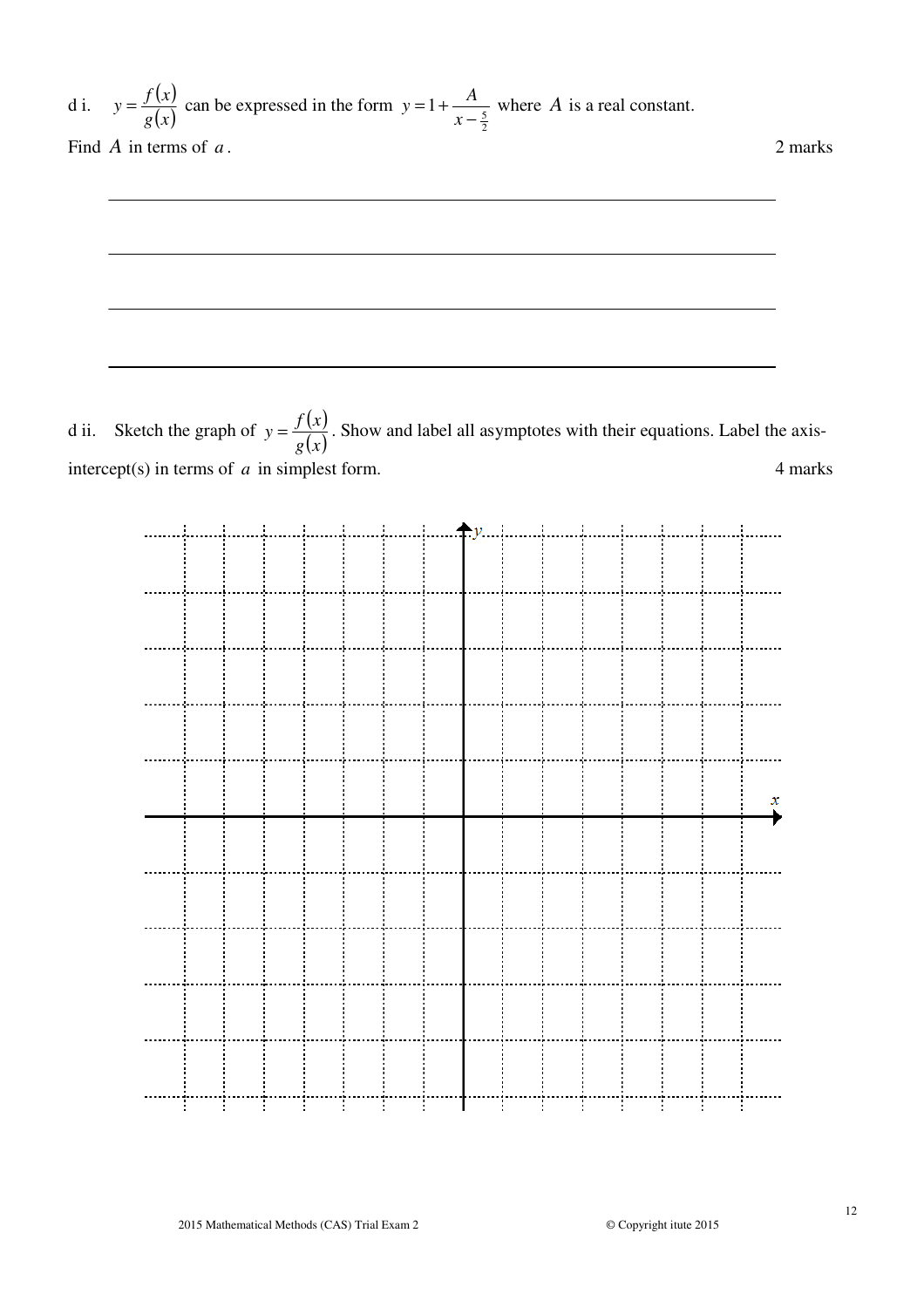**Question 2** Consider the air pressure  $p(h)$ , measured in atmosphere, at a height (altitude) of *h* metres above sea level.

To a high degree of accuracy,  $p(h) = p_0 \times 10^{kh}$  for  $h \ge 0$ , where  $p_0$  and  $k$  are real constants.

The air pressure is 1.00 atmosphere at sea level, and it is 0.287 atmosphere at  $1.00 \times 10^4$  metres above sea level.

a. Show that  $p_0 = 1.00$  and  $k = -5.42 \times 10^{-5}$ . 2 marks b. Sketch the graph of air pressure  $p(h)$  versus altitude  $h$ .

Show and label the typical points and features of the graph. 3 marks

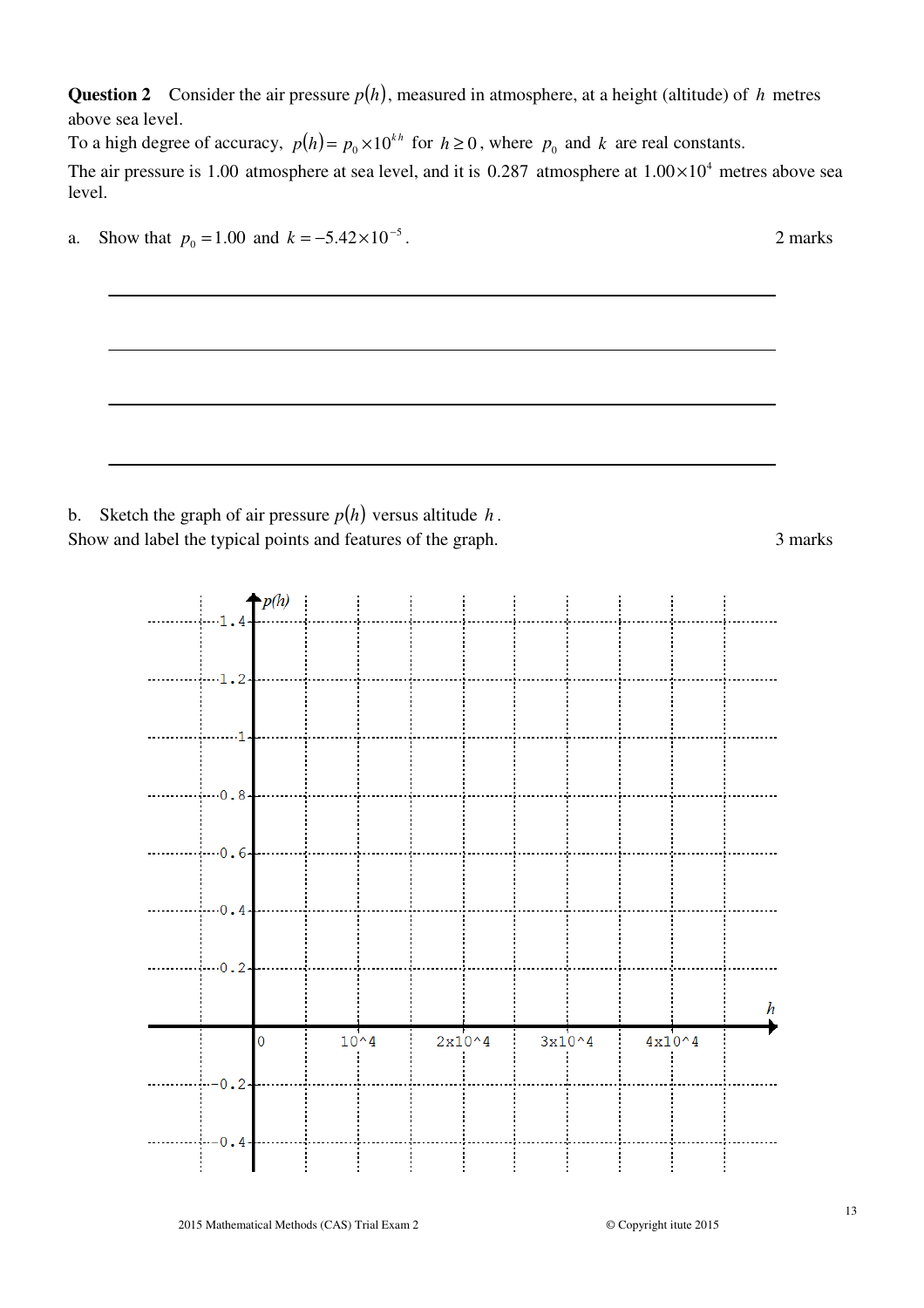|  | c. Express $h$ in terms of $p$ , using base 10. |  | mark |
|--|-------------------------------------------------|--|------|
|--|-------------------------------------------------|--|------|

d. Cabins in passenger jet planes are often set at an air pressure equivalent to that at 1600 metres above sea level. Determine the ratio of the cabin air pressure to the atmospheric air pressure at sea level, correct to 2 decimal places.

1 mark

e. Calculate the average rate of decrease in air pressure with increasing altitude from sea level to 1600 metres above sea level, correct to 2 decimal places.

1 mark

 $p(h) = 1.00 \times 10^{-5.42 \times 10^{-5} h}$  for  $h \ge 0$  can be expressed in the form  $p(h) = e^{ch}$  where *c* is a real constant.

f. Compare he graph of  $p(h) = e^{ch}$  with the graph of  $p(h) = 1.00 \times 10^{-5.42 \times 10^{-5} h}$  in terms of shape,  $intercept(s)$  and/or asymptote(s). 1 mark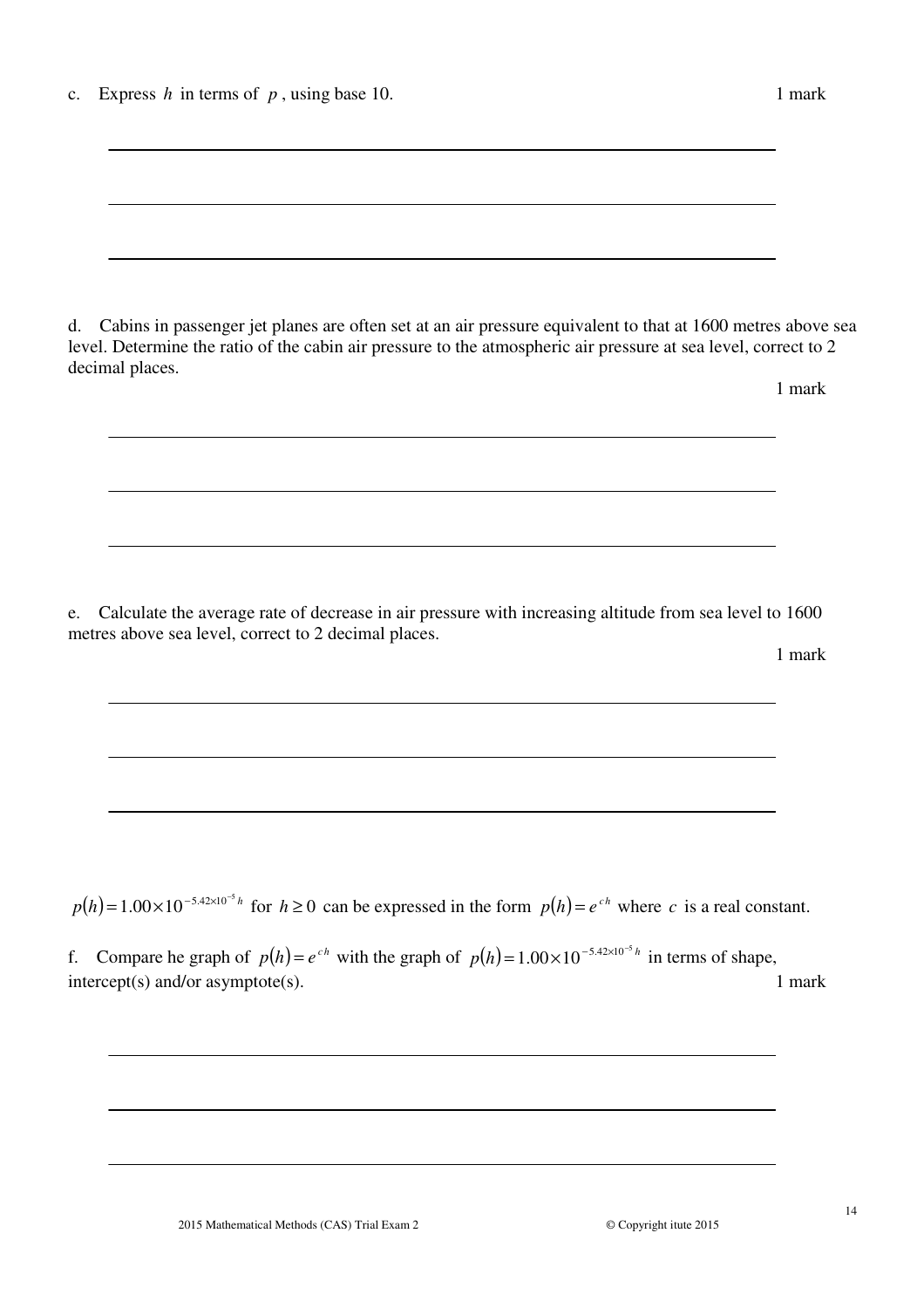g. Show that  $c = -1.25 \times 10^{-4}$  in  $p(h) = e^{ch}$ .

h. Determine the rate of decrease in atmospheric air pressure with increasing altitude at 1600 metres above sea level, correct to 2 decimal places.

1 mark

1 mark

i. Show that the rate at which the air pressure changes with changing altitude is proportional to the air pressure. Write down the constant of proportionality if *h* is in metres and *p*(*h*) is in atmospheres.

1 mark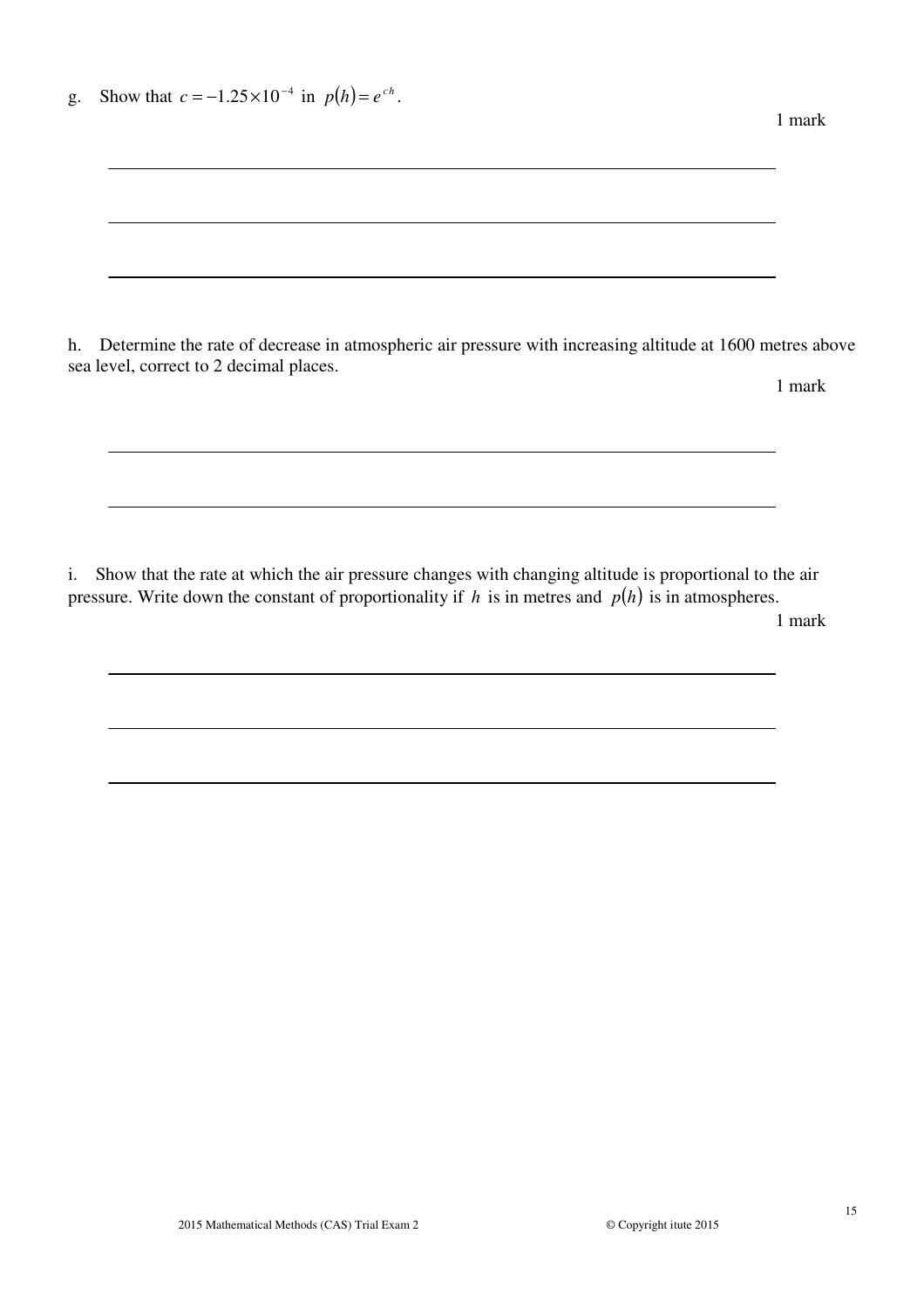**Question 3** A square-base rectangular tank measuring 3 m by 3 m by  $\sqrt{3}$  m is placed on horizontal ground. The tank is filled with water to its top edges.



Water starts to spill out when the tank begins to tilt. The tilt angle is  $\theta^{\circ}$  and  $0 \le \theta < 90$ .



The volume  $(m<sup>3</sup>)$  of water remains in the tank is given by

$$
V(\theta) = \begin{cases} \frac{27}{2} \left( \frac{2}{\sqrt{3}} - \tan \theta^{\circ} \right), & 0 \le \theta < \alpha \\ f(\theta), & \alpha \le \theta < 90 \end{cases}
$$

a. Find the value of  $\alpha$ . 1 mark

b. Show that the volume (m<sup>3</sup>) of water remains in the tank is given by  $\frac{27}{2}$   $\frac{2}{\sqrt{2}}$  -tan  $\theta^{\circ}$ J  $\left(\frac{2}{\sqrt{2}} - \tan \theta^{\circ}\right)$ l ſ  $-$  tan  $\theta^{\circ}$ 3 2 2  $\frac{27}{2} \left( \frac{2}{\sqrt{2}} - \tan \theta^{\circ} \right)$  for  $0 \le \theta < \alpha$ . 3 marks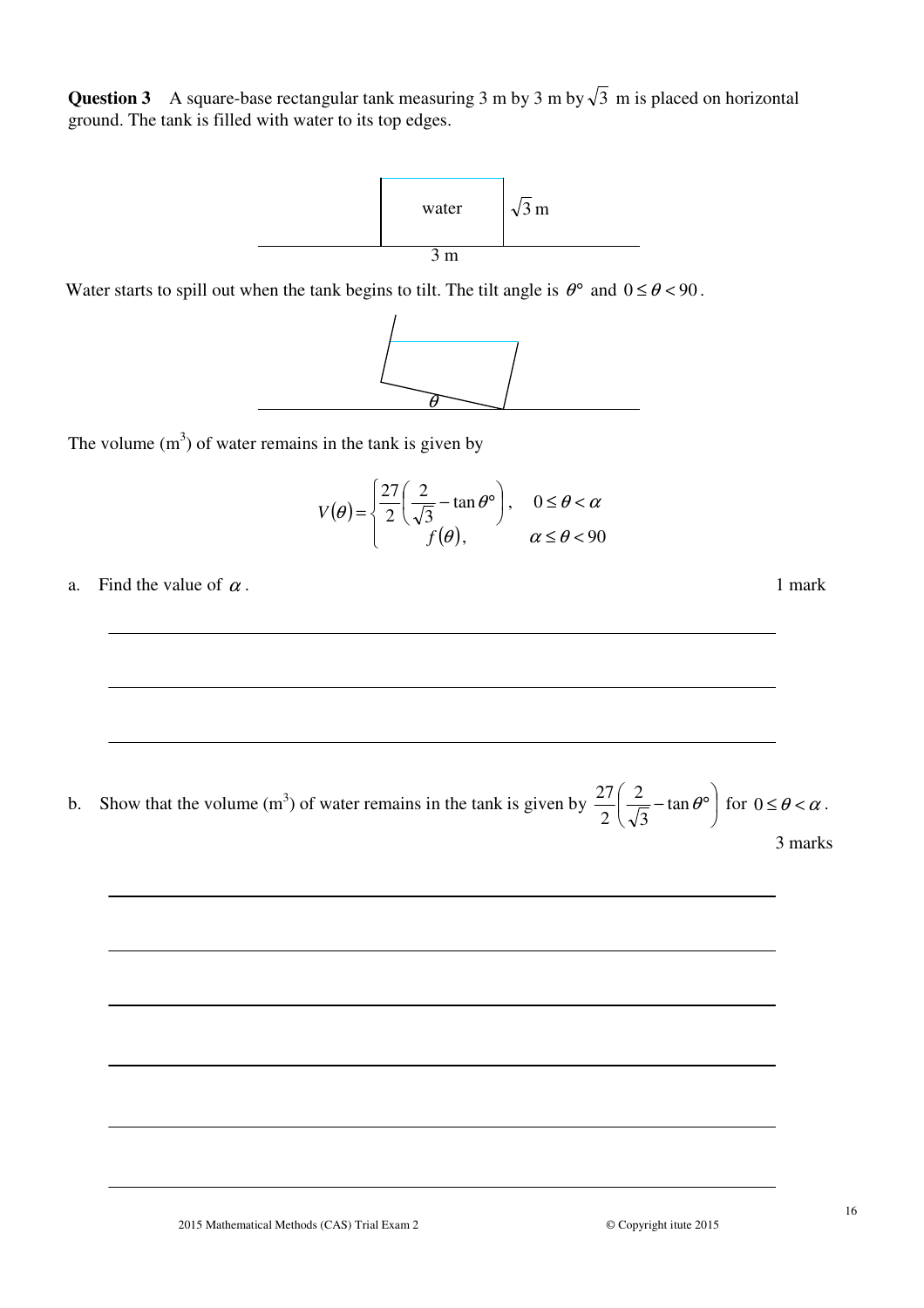

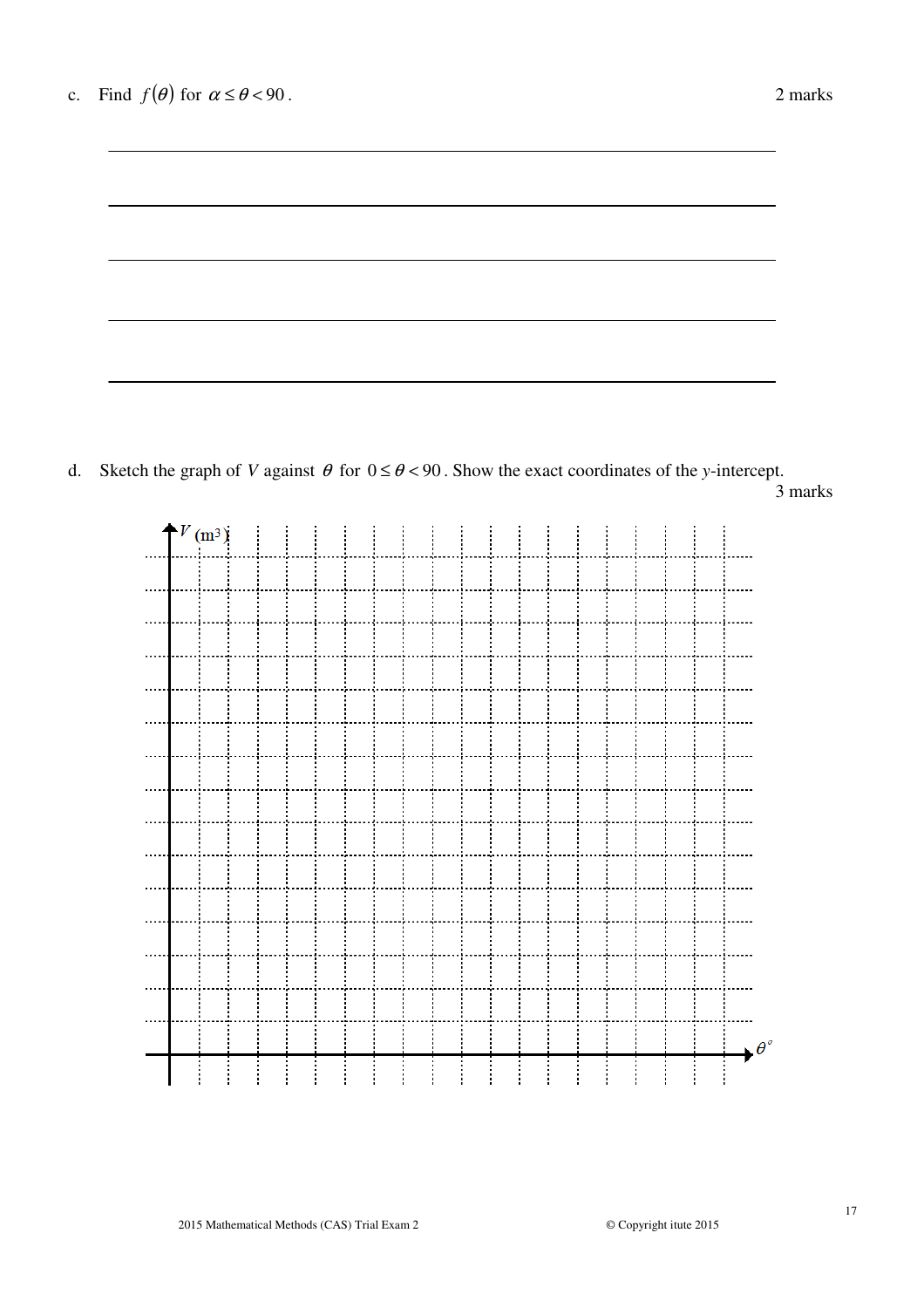e. Find 
$$
\frac{dV}{d\theta}
$$
 for  $V = \frac{27}{2} \left( \frac{2}{\sqrt{3}} - \tan \theta^{\circ} \right)$  and  $V = f(\theta)$ .

f. Show that both derivatives in part e approach the same value when  $\theta \to \alpha$ . Find this exact value and its unit. 2 marks

The tilt angle  $\theta$ <sup>o</sup> increases at 0.2<sup>o</sup> per second.

g. Find the exact rate of decrease of the volume of water remaining in the tank in  $m<sup>3</sup>$  per second when  $\theta = 30$ .

2 marks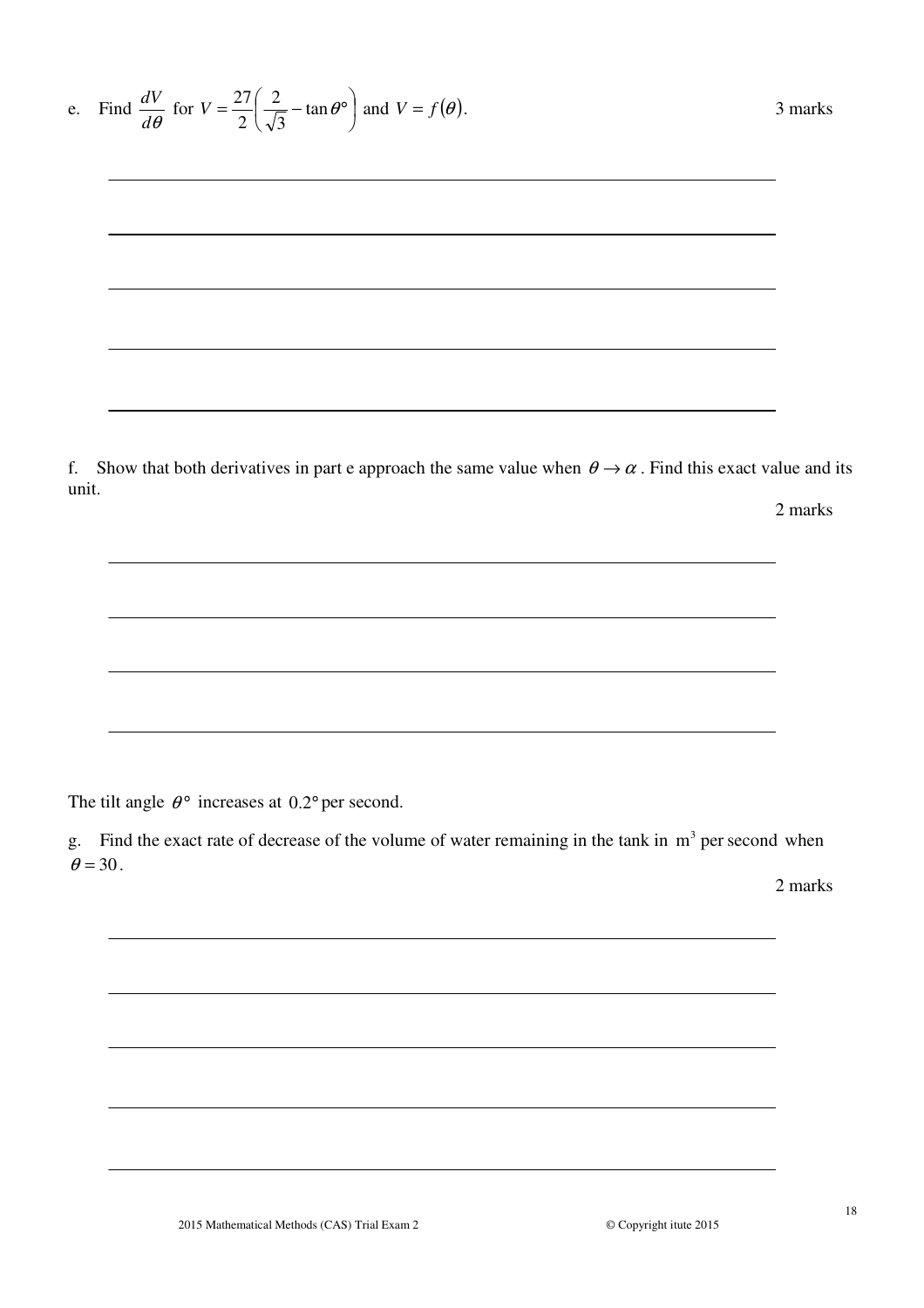**Question 4** The scores *X* on an examination are normally distributed. Let *x* be the value of *X*, and  $p(X \le x)$  be the proportion of students with  $X \le x$ . The graph of  $p(X \le x)$  versus *x* is shown below.



a. **Use the graph above** to find the mean  $\mu$  and the standard deviation  $\sigma$  of X, correct to the nearest whole number. 2 marks 2 marks 2 marks 2 marks 2 marks 2 marks 2 marks 2 marks 2 marks 2 marks 2 marks 2 marks 2 marks 2 marks 2 marks 2 marks 2 marks 2 marks 2 marks 2 marks 2 marks 2 marks 2 marks 2 marks 2 marks 2 marks

b. A student is selected randomly from the group attempted the examination. Find the probability of selecting a student scoring between 60 and 70, correct to 2 decimal places.

1 mark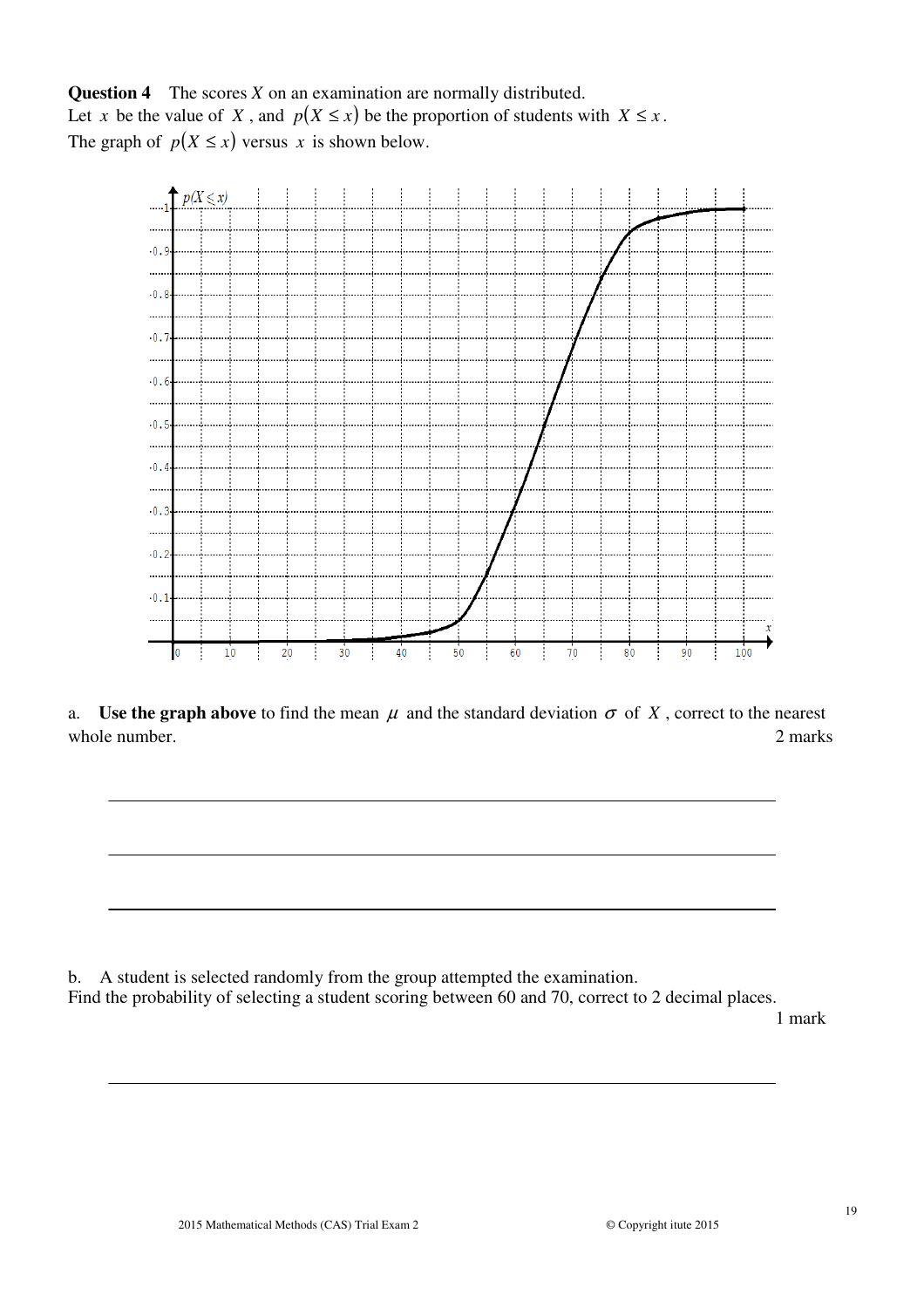The examiner decides to assign letter grades according to the following scheme:

| <b>SCORES</b>                              | <b>GRADE</b>                |
|--------------------------------------------|-----------------------------|
| Less than $(\mu - 1.5\sigma)$              | E                           |
| $(\mu - 1.5\sigma)$ to $(\mu - 0.5\sigma)$ | D                           |
| $(\mu - 0.5\sigma)$ to $(\mu + 0.5\sigma)$ | $\mathcal{C}_{\mathcal{C}}$ |
| $(\mu + 0.5\sigma)$ to $(\mu + 1.5\sigma)$ | B                           |
| $(\mu + 1.5\sigma)$ and above              |                             |

c. Find the percentage of students scoring grade D or E, correct to the nearest whole number. 1 mark

d. Hence find the percentage of students scoring grade  $C$  or above. 1 mark

Three students are selected randomly one by one from the group (very large group) attempted the examination. You may assume the probability distribution is binomial in the following parts of the question.

e. Find the probability that the first student selected has a B grade, correct to 2 decimal places.

1 mark

f. Find the probability that at least one of the three students selected has a B grade, correct to 2 decimal places.

2 marks

g. Find the mean number of students scoring grade B or above, correct to 2 decimal places.

1 mark